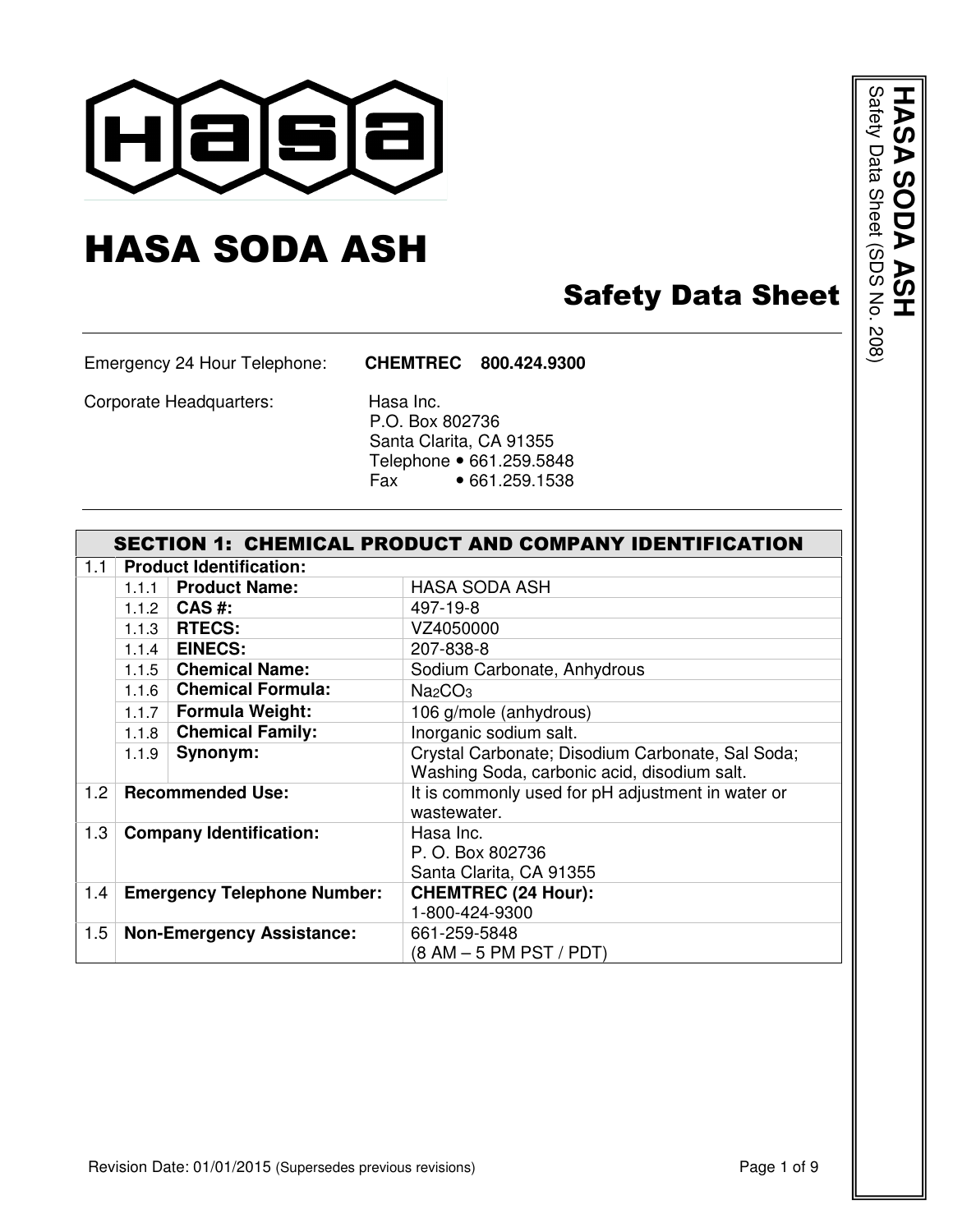|                          | <b>SECTION 2: HAZARD(S) IDENTIFICATION</b>                                                                                                                                                                                                                                                                       |        |
|--------------------------|------------------------------------------------------------------------------------------------------------------------------------------------------------------------------------------------------------------------------------------------------------------------------------------------------------------|--------|
| <b>Hazard Category</b>   | Acute Toxicity (Inhalation): Category 3<br>Eye Damage/Irritation: Category 2A                                                                                                                                                                                                                                    | Safety |
| <b>Symbol</b>            |                                                                                                                                                                                                                                                                                                                  |        |
| <b>Signal Word</b>       | <b>Danger</b>                                                                                                                                                                                                                                                                                                    |        |
| <b>Hazard Statements</b> | Toxic if inhaled. Causes serious eye irritation.                                                                                                                                                                                                                                                                 |        |
| <b>Precautionary</b>     | <b>Prevention</b>                                                                                                                                                                                                                                                                                                |        |
| <b>Statements</b>        | Avoid breathing dust. Use only outdoors or in a well-ventilated area.<br>Wash hands thoroughly after handling. Wear eye protection/face<br>protection.                                                                                                                                                           |        |
|                          | <b>Response</b>                                                                                                                                                                                                                                                                                                  |        |
|                          | IF INHALED: Remove person to fresh air and keep comfortable for<br>breathing. Call a POISON CENTER or doctor.<br><b>IF IN EYES:</b> Rinse cautiously with water for several minutes. Emove<br>contact lenses, if present and easy to do. Continue rinsing. If eye<br>irritation persists: Get medical attention. |        |
|                          | <b>Storage</b>                                                                                                                                                                                                                                                                                                   |        |
|                          | Store in a well-ventilated place. Keep container tightly closed. Store<br>locked up.                                                                                                                                                                                                                             |        |
|                          | <b>Disposal</b>                                                                                                                                                                                                                                                                                                  |        |
|                          | Dispose of container/contents in accordance with local, regional,<br>national, international regulations as specified.                                                                                                                                                                                           |        |

| <b>SECTION 3: COMPOSITION INFORMATION ON INGREDIENTS</b> |          |                |          |  |
|----------------------------------------------------------|----------|----------------|----------|--|
| Ingredient                                               | Synonym  | <b>CAS No.</b> | Weight % |  |
| Sodium Carbonate, Anhydrous                              | Soda Ash | 497-19-8       | $100\%$  |  |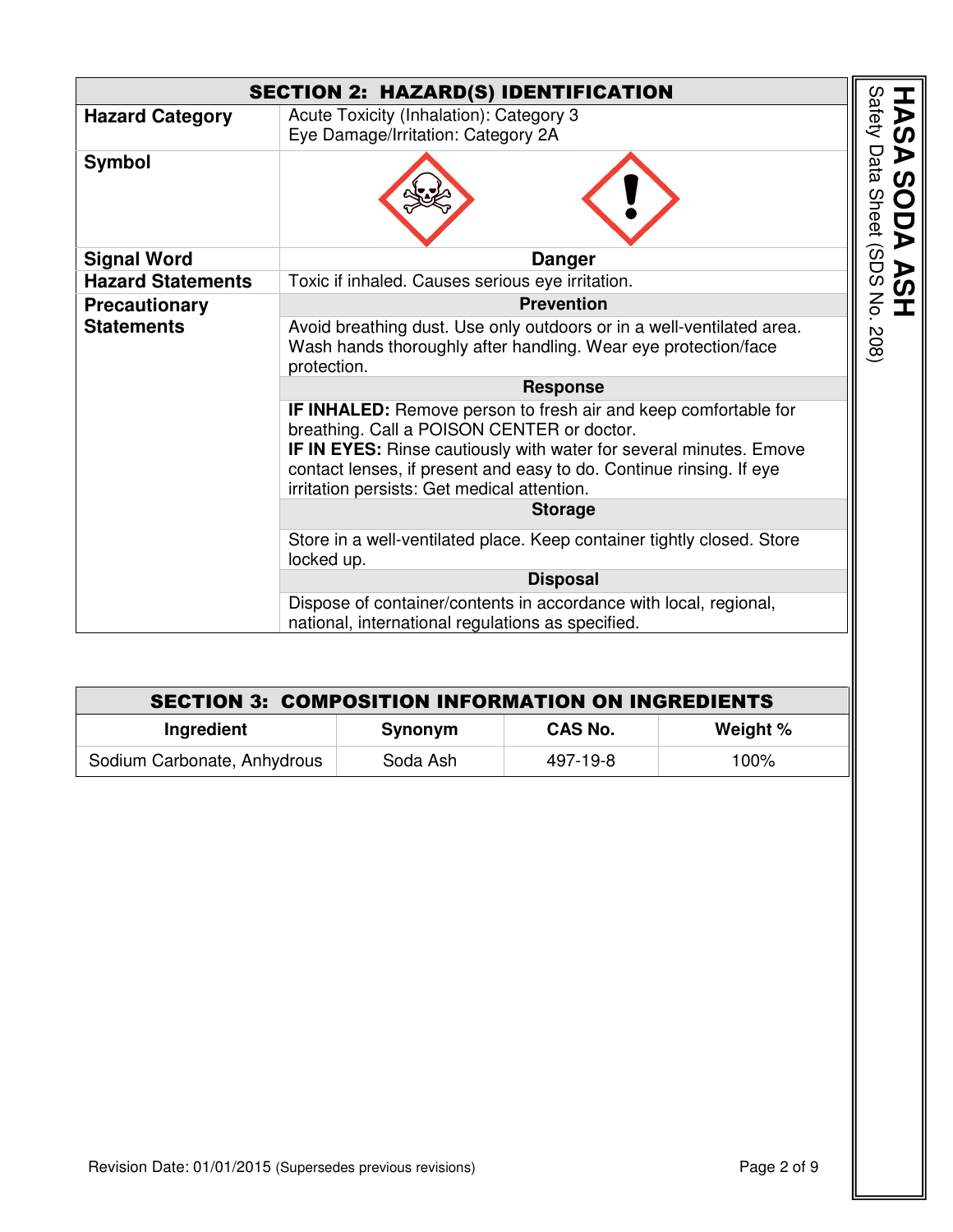|                            |                                  | <b>SECTION 4: FIRST AID MEASURES</b>                                                                                                                                                                                                                                                        |
|----------------------------|----------------------------------|---------------------------------------------------------------------------------------------------------------------------------------------------------------------------------------------------------------------------------------------------------------------------------------------|
| 4.1                        | IF IN EYES                       | • Hold eye open and rinse slowly and gently with water for 15-20 minutes.<br>• Remove contact lenses, if present, after the first 5 minutes, then continue<br>rinsing eye.<br>. Call a poison control center or doctor for treatment advice.                                                |
| 4.2                        | IF ON SKIN OR<br><b>CLOTHING</b> | • Take off contaminated clothing.<br>. Rinse skin immediately with plenty of water for 15-20 minutes.<br>. Call a poison control center or doctor for treatment advice.                                                                                                                     |
| 4.3                        | <b>IF INHALED</b>                | • Move person to fresh air.<br>• If person is not breathing, call 911 or an ambulance, then give artificial<br>respiration, preferably mouth-to-mouth if possible.<br>. Call a poison control center or doctor for further treatment advice.                                                |
| <b>IF SWALLOWED</b><br>4.4 |                                  | . Call a poison control center or doctor immediately for treatment advice.<br>• Have person sip a glass of water if able to swallow.<br>. Do not induce vomiting unless told to do so by a poison control center or<br>doctor.<br>. Do not give anything by mouth to an unconscious person. |
|                            |                                  | <b>HOT LINE NUMBER</b>                                                                                                                                                                                                                                                                      |
|                            | information.                     | Have the product container or label with you when calling a poison control center or doctor, or<br>going for treatment. You may also contact 1-800-424-9300 for emergency medical treatment                                                                                                 |
|                            |                                  | <b>NOTE TO PHYSICIAN</b>                                                                                                                                                                                                                                                                    |
|                            |                                  | Probable mucosal damage may contraindicate the use of gastric lavage.                                                                                                                                                                                                                       |

|     |                                                           | <b>SECTION 5: FIRE FIGHTING MEASURES</b>                                                                                                                                       |
|-----|-----------------------------------------------------------|--------------------------------------------------------------------------------------------------------------------------------------------------------------------------------|
| 5.1 | <b>Flammability:</b>                                      | Non-combustible.                                                                                                                                                               |
| 5.2 | <b>Products of Combustion:</b>                            | Emits sodium oxide (Na <sub>2</sub> O) fumes when heated to<br>decomposition.                                                                                                  |
| 5.3 | <b>Fire Hazards in Presence</b><br>of Various Substances: | Sodium carbonate can ignite and burn fiercely in contact with<br>fluoride. Sodium carbonate in contact with fluorine decomposed<br>at ordinary temperature with incandescence. |
| 5.4 | <b>Fire Fighting Media and</b><br><b>Instructions:</b>    | Use any appropriate means of fire extinguishing for<br>surrounding media.                                                                                                      |
| 5.5 | <b>Sensitivity to Mechanical</b><br>Impact:               | Not sensitive.                                                                                                                                                                 |
| 5.6 | <b>Sensitivity to Static</b><br>Discharge:                | Not sensitive.                                                                                                                                                                 |

|     |                     | <b>SECTION 6: ACCIDENTAL RELEASE MEASURES</b>                                                                                                                                                                                                    |
|-----|---------------------|--------------------------------------------------------------------------------------------------------------------------------------------------------------------------------------------------------------------------------------------------|
| 6.1 | <b>Containment:</b> | Prevent large quantities of this product from contacting<br>vegetation or waterways. Cover with plastic sheet to prevent<br>spreading Pick up and transfer to properly labeled containers<br>Keep in suitable and closed containers for disposal |
| 6.2 | Cleanup:            | Sweep or vacuum up spillage and return to container. Pick up<br>and transfer to properly labeled containers. Keep in suitable<br>and closed containers for disposal. Avoid breathing dust.                                                       |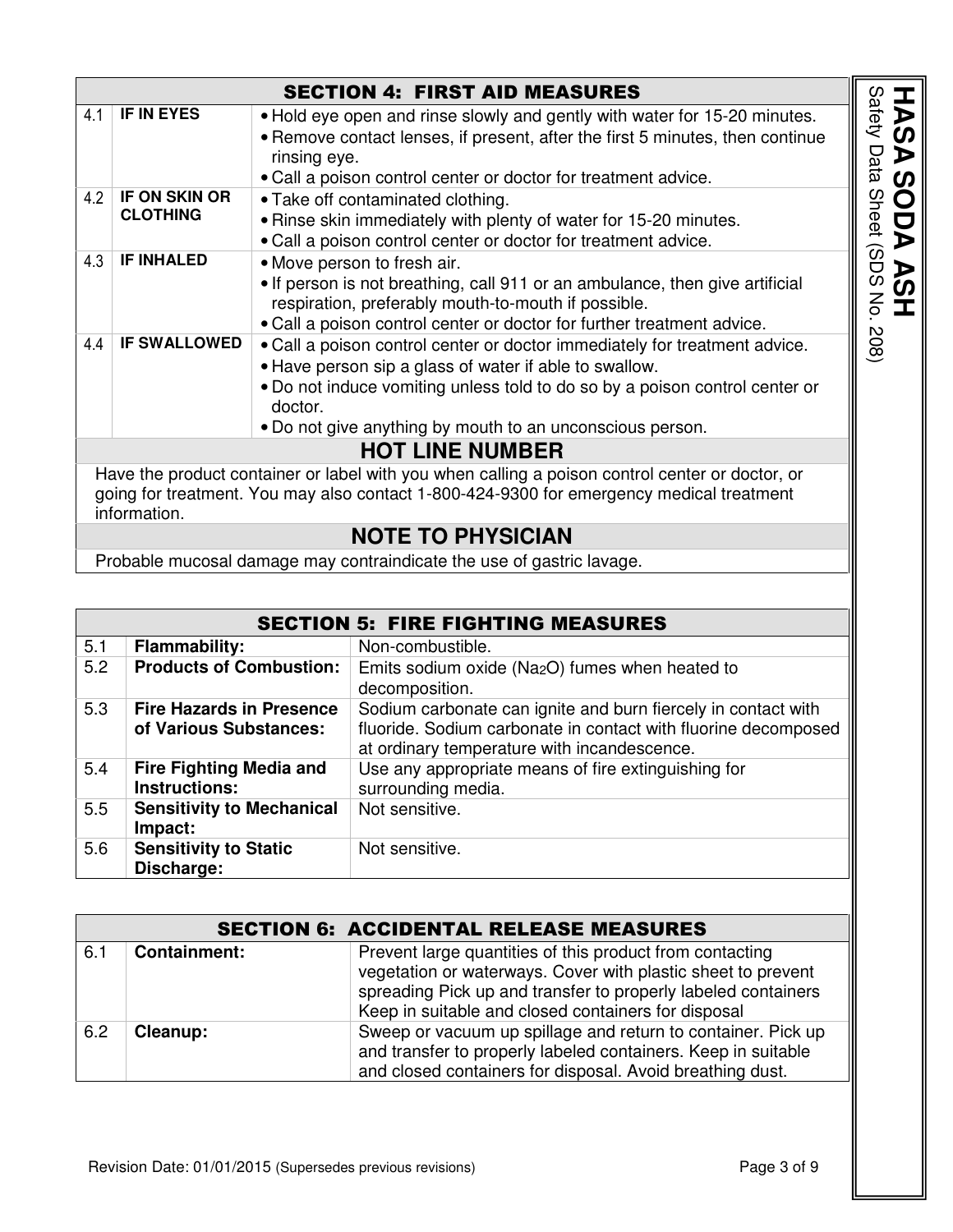|     |                              | <b>SECTION 7: HANDLING AND STORAGE</b>                                                                                                                                                                                                                                                                                          |
|-----|------------------------------|---------------------------------------------------------------------------------------------------------------------------------------------------------------------------------------------------------------------------------------------------------------------------------------------------------------------------------|
| 7.1 | Handling:                    | Do not ingest. Do not breathe dust. Wear suitable protective<br>clothing. In case of insufficient ventilation, wear suitable<br>respiratory equipment. If ingested, seek medical advice<br>immediately and show the container or the label. Avoid contact<br>with skin and eyes. Keep away from incompatibles such as<br>acids. |
| 7.2 | Storage:                     | Hygroscopic. Keep container tightly closed. Keep container in a<br>cool, well ventilated area.                                                                                                                                                                                                                                  |
|     |                              |                                                                                                                                                                                                                                                                                                                                 |
|     |                              | <b>SECTION 8: EXPOSURE CONTROLS / PERSONAL PROTECTION</b>                                                                                                                                                                                                                                                                       |
| 8.1 | <b>Engineering Controls:</b> | Use local exhaust ventilation, or other engineering controls to<br>keep airborne levels below recommended exposure limits. If                                                                                                                                                                                                   |

|     | <b>SECTION 8: EXPOSURE CONTROLS / PERSONAL PROTECTION</b> |                                             |                                                                                                                                                                                                                                                                                                                                                                                                                                                          |  |  |
|-----|-----------------------------------------------------------|---------------------------------------------|----------------------------------------------------------------------------------------------------------------------------------------------------------------------------------------------------------------------------------------------------------------------------------------------------------------------------------------------------------------------------------------------------------------------------------------------------------|--|--|
| 8.1 | <b>Engineering Controls:</b>                              |                                             | Use local exhaust ventilation, or other engineering controls to<br>keep airborne levels below recommended exposure limits. If<br>user operations generate dust, fume or mist, use ventilation to<br>keep exposure to airborne contaminants below the exposure<br>limit.                                                                                                                                                                                  |  |  |
| 8.2 |                                                           | <b>Personal Protection Equipment:</b>       |                                                                                                                                                                                                                                                                                                                                                                                                                                                          |  |  |
|     | Eyes:<br>8.2.1                                            |                                             | Safety eyewear complying with an approved standard should<br>be used when a risk assessment indicates this is necessary to<br>avoid exposure to liquid splashes, mists or dusts.<br>Recommended: safety glasses with side-shields or face shield.                                                                                                                                                                                                        |  |  |
|     | 8.2.2                                                     | <b>Respiratory:</b>                         | Use a properly fitted, air-purifying or air-fed respirator<br>complying with an approved standard if a risk assessment<br>indicates this is necessary. Respirator selection must be based<br>on known or anticipated exposure levels, the hazards of the<br>product and the safe working limits of the selected respirator.<br>Recommended: dust respirator for daily operation and self<br>contained breathing apparatus should be used during a spill. |  |  |
|     | 8.2.3                                                     | Skin:                                       | Personal protective equipment for the body should be selected<br>based on the task being performed and the risks involved and<br>should be approved by a specialist before handling this<br>product. Recommended: coverall.                                                                                                                                                                                                                              |  |  |
|     | 8.2.4                                                     | Hands:                                      | Chemical-resistant, impervious gloves complying with an<br>approved standard should be worn at all times when handling<br>chemical products if a risk assessment indicates this is<br>necessary. Recommended: nitrile rubber.                                                                                                                                                                                                                            |  |  |
| 8.3 |                                                           | <b>Exposure Limits:</b>                     |                                                                                                                                                                                                                                                                                                                                                                                                                                                          |  |  |
|     | 8.3.1                                                     | <b>Federal OSHA</b><br><b>Guidelines:</b>   | Federal guidelines treat the ingredient(s) in this product as a<br>nuisance dust, as no product-specific guidelines have been<br>issued for exposure. As with all nuisance dusts, worker<br>breathing zone concentrations should be measured by<br>validated sampling and analytical methods.                                                                                                                                                            |  |  |
|     | 8.3.2                                                     | <b>Particulates Not</b><br><b>Otherwise</b> | OSHA (PEL / TWA):<br>15 mg/m <sup>3</sup> (total dust)                                                                                                                                                                                                                                                                                                                                                                                                   |  |  |
|     |                                                           | <b>Regulated:</b>                           | 5 mg/m <sup>3</sup> (resp fraction)                                                                                                                                                                                                                                                                                                                                                                                                                      |  |  |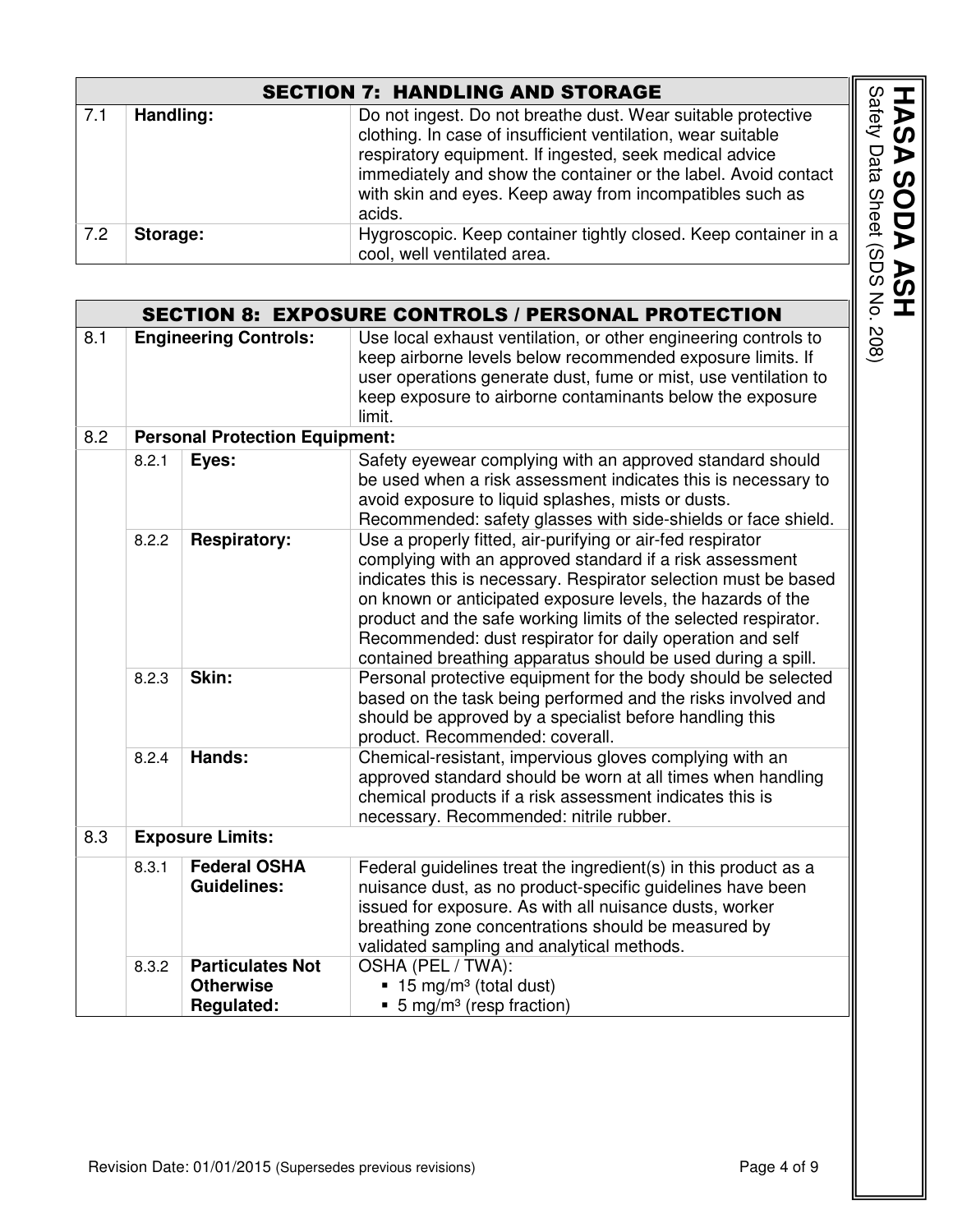|      | <b>SECTION 9: PHYSICAL AND CHEMICAL PROPERTIES</b> |                                                |                         |  |
|------|----------------------------------------------------|------------------------------------------------|-------------------------|--|
| 9.1  | Appearance:                                        | White crystalline solid or granules.           | Safety                  |  |
| 9.2  | Odor:                                              | Odorless.                                      |                         |  |
| 9.3  | <b>Odor Threshold:</b>                             | No information available.                      | Data                    |  |
| 9.4  | pH:                                                | 11.4 (1% solution)                             |                         |  |
| 9.5  | <b>Melting Point:</b>                              | 851°C (1563.8°F).                              | <b>Sheet</b>            |  |
| 9.6  | <b>Freezing point:</b>                             | No information available.                      |                         |  |
| 9.7  | <b>Boiling Point &amp; Boiling Range:</b>          | No information available.                      |                         |  |
| 9.8  | <b>Flash Point:</b>                                | No information available.                      | $\widehat{\omega}$<br>ヮ |  |
| 9.9  | <b>Evaporation Rate:</b>                           | No information available.                      | ၯ                       |  |
| 9.10 | Flammability (solid, gas):                         | Not flammable                                  | ξ                       |  |
| 9.11 | Upper / Lower Flammability or                      | No information available.                      |                         |  |
|      | <b>Explosive Limits:</b>                           |                                                | 208)                    |  |
|      | 9.12 Vapor Pressure:                               | Not applicable.                                |                         |  |
|      | 9.13   Vapor Density:                              | Not applicable.                                |                         |  |
| 9.14 | <b>Relative Density (Specific</b>                  | $0.86 - 1.12$ g/cm <sup>3</sup> (Dense grades) |                         |  |
|      | Gravity):                                          | 53.7 - 70 pounds / cubic foot (Bulk density)   |                         |  |
| 9.15 | <b>Solubility in Water:</b>                        | 212 g/L water at 20°C                          |                         |  |
| 9.16 | Partition Coefficient: (n-octanol /                | No information available.                      |                         |  |
|      | water):                                            |                                                |                         |  |
| 9.17 | <b>Auto-ignition Temperature:</b>                  | No information available.                      |                         |  |
| 9.18 | <b>Decomposition Temperature:</b>                  | No information available.                      |                         |  |
| 9.19 | <b>Molecular Weight:</b>                           | 106 g/mole                                     |                         |  |
| 9.20 | <b>Viscosity:</b>                                  | No information available.                      |                         |  |

|      |                                                           | <b>SECTION 10: STABILITY AND REACTIVITY</b>                                                                                                                                                                                                                                                                                                                                                                                                                                                                                                                                 |
|------|-----------------------------------------------------------|-----------------------------------------------------------------------------------------------------------------------------------------------------------------------------------------------------------------------------------------------------------------------------------------------------------------------------------------------------------------------------------------------------------------------------------------------------------------------------------------------------------------------------------------------------------------------------|
| 10.1 | <b>Stability:</b>                                         | Soda Ash is stable.                                                                                                                                                                                                                                                                                                                                                                                                                                                                                                                                                         |
| 10.2 | <b>Instability Temperature:</b>                           | Not available.                                                                                                                                                                                                                                                                                                                                                                                                                                                                                                                                                              |
| 10.3 | <b>Conditions of Instability:</b>                         | Incompatible materials, moisture                                                                                                                                                                                                                                                                                                                                                                                                                                                                                                                                            |
| 10.4 | <b>Incompatibility with Various</b><br><b>Substances:</b> | Reactive with acids. Slightly reactive with moisture. Avoid<br>powered aluminum.                                                                                                                                                                                                                                                                                                                                                                                                                                                                                            |
| 10.5 | <b>Corrosivity:</b>                                       | Non-corrosive in presence of glass.<br>Hot concentrated solutions of sodium carbonate are<br>mildly corrosive to steel.                                                                                                                                                                                                                                                                                                                                                                                                                                                     |
| 10.6 | <b>Special Remarks on</b><br><b>Reactivity:</b>           | Hygroscopic. Combines with water with evolution of heat.<br>Incompatible with phosphorus pentoxide, lithium, fluorine,<br>fluoride, ammonia + silver nitrate, 2, 4, 6 trinitrotoluene,<br>ammonia, acids, sodium sulfide + water, hydrogen<br>peroxide, red hot aluminum metal, sodium sulfide, zinc,<br>calcium hydroxide. Sodium Carbonate is decomposed by<br>acids with effervescence. Reacts violently with fluorine<br>gas, lithium, and 2, 4, 6 - trinitrotoluene. Sodium<br>carbonate begins to decompose at 400 $\mathrm{^{\circ}C}$ to evolve $\mathrm{CO}_{2}$ . |
| 10.7 | <b>Hazardous Decomposition</b><br><b>Products:</b>        | Sodium oxides.                                                                                                                                                                                                                                                                                                                                                                                                                                                                                                                                                              |
| 10.8 | <b>Hazardous Polymerization:</b>                          | Will not occur.                                                                                                                                                                                                                                                                                                                                                                                                                                                                                                                                                             |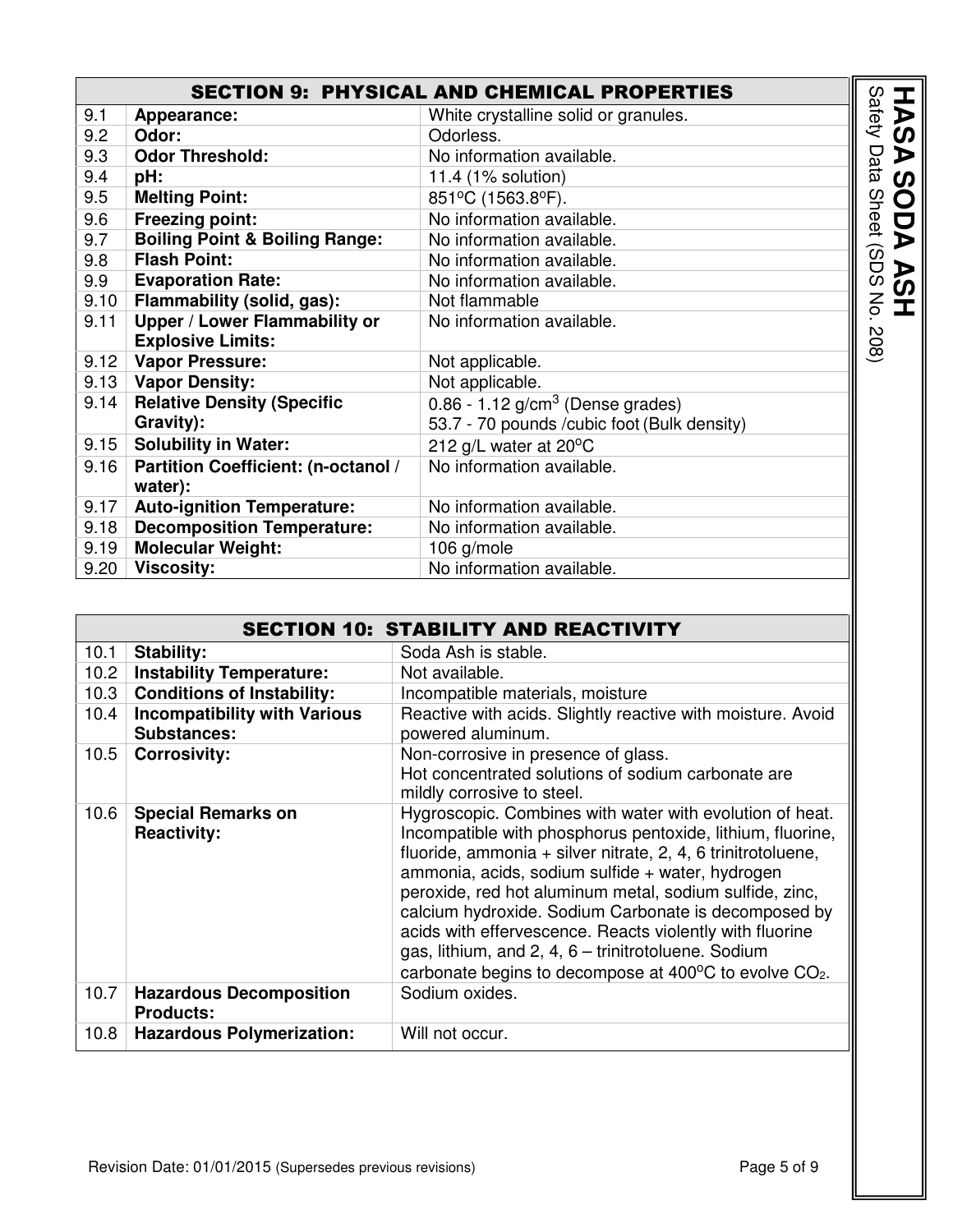|      |        | <b>SECTION 11: TOXICOLOGICAL INFORMATION</b>                                                       |                                    |                                                                                                                                                                                                                                                                                                                                                |                                        |
|------|--------|----------------------------------------------------------------------------------------------------|------------------------------------|------------------------------------------------------------------------------------------------------------------------------------------------------------------------------------------------------------------------------------------------------------------------------------------------------------------------------------------------|----------------------------------------|
| 11.1 |        | <b>Routes of Entry:</b>                                                                            | Inhalation, ingestion.             |                                                                                                                                                                                                                                                                                                                                                |                                        |
| 11.2 |        | <b>Animal Toxicity:</b>                                                                            |                                    |                                                                                                                                                                                                                                                                                                                                                |                                        |
|      |        | 11.2.1 Oral (LD <sub>50</sub> ):                                                                   | 2800 mg/kg [rat]                   |                                                                                                                                                                                                                                                                                                                                                |                                        |
|      |        | 11.2.2 <b>Dermal</b> (LD <sub>50</sub> ):                                                          | > 2000 mg/kg [rabbit]              |                                                                                                                                                                                                                                                                                                                                                |                                        |
|      |        | 11.2.3 <b>Inhalation</b> ( $LC_{50}$ ):                                                            | 800 mg/m <sup>3</sup> [guinea pig] |                                                                                                                                                                                                                                                                                                                                                |                                        |
|      |        | 11.2.4 Toxicity dust (LC <sub>50</sub> ):                                                          |                                    | 1200 mg/m <sup>3</sup> 2 hours [Mouse]. Toxic if inhaled.                                                                                                                                                                                                                                                                                      |                                        |
| 11.3 |        | <b>Special Remarks on Toxicity:</b>                                                                | Oral; 714 mg/kg.                   | LDLo (lowest published lethal dose) [Man] - Route:                                                                                                                                                                                                                                                                                             | <b>HASA SODA ASH<br/>HASA SODA ASH</b> |
| 11.4 |        | inhalation (lung irritant).                                                                        |                                    | Acute Human Health Effects from Overexposure: May cause damage to the upper<br>respiratory tract, skin, and eyes. Hazardous in case of skin contact (irritant), of ingestion, of                                                                                                                                                               | $-208$                                 |
|      |        | 11.4.1 <b>Eyes:</b>                                                                                | (permanent corneal opacity).       | Causes eye irritation and possible burns. Concentrated<br>solutions may cause permanent corneal injury                                                                                                                                                                                                                                         |                                        |
|      |        | 11.4.2 Inhalation:                                                                                 | breath (dyspnea) pulmonary edema.  | Dust may cause respiratory tract and mucous<br>membrane irritation with coughing and shortness of                                                                                                                                                                                                                                              |                                        |
|      | 11.4.3 | Dermal:                                                                                            | duration of exposure.              | Causes skin irritation with possible burns depending on<br>the concentration, site (abraded or intact skin), and                                                                                                                                                                                                                               |                                        |
|      | 11.4.4 | Ingestion:                                                                                         | system.                            | Sodium carbonate ingestion may cause irritation of the<br>digestive tract resulting in nausea, vomiting, diarrhea,<br>thirst, abdominal pain depending on concentration and<br>amount ingested. May also affect the cardiovascular                                                                                                             |                                        |
| 11.5 |        | <b>Chronic Human Health Effects</b><br>from Overexposure:                                          |                                    | Chronic inhalation may result in decreased pulmonary<br>function, nasal congestion, nosebleeds, perforation of<br>the nasal septum. Other effects of chronic exposure are<br>skin (dermatitis and ulceration), and gastrointestinal<br>complaints. However, the effects of chronic exposure<br>seem to be reversible if exposure is decreased. |                                        |
| 11.6 |        | <b>Special Remarks on Chronic</b>                                                                  |                                    | May cause adverse reproductive effects based on                                                                                                                                                                                                                                                                                                |                                        |
|      |        | <b>Effects on Humans:</b>                                                                          | animal test data.                  |                                                                                                                                                                                                                                                                                                                                                |                                        |
| 11.7 |        | <b>Carcinogenic [Cancer Potential] Information:</b>                                                |                                    |                                                                                                                                                                                                                                                                                                                                                |                                        |
|      |        | 11.7.1 <b>NTP</b> (National Toxicological Program 6 <sup>th</sup> Annual<br>Report on Carcinogens) |                                    | Not Listed.                                                                                                                                                                                                                                                                                                                                    |                                        |
|      |        | 11.7.2 <b>IARC</b> (International Agency for Research on<br>Cancer Monographs, V. 1-100)           |                                    | Not Listed.                                                                                                                                                                                                                                                                                                                                    |                                        |
|      |        | 11.7.3 OSHA (Occupational Safety & Health<br>Administration)                                       |                                    | Not Listed.                                                                                                                                                                                                                                                                                                                                    |                                        |
|      |        | 11.7.4 ACGIH (American Conference of Governmental<br>Industrial Hygienists)                        |                                    | Not Listed.                                                                                                                                                                                                                                                                                                                                    |                                        |
|      |        | 11.7.5 Proposition 65, California only:                                                            |                                    | See Section 15.2.1                                                                                                                                                                                                                                                                                                                             |                                        |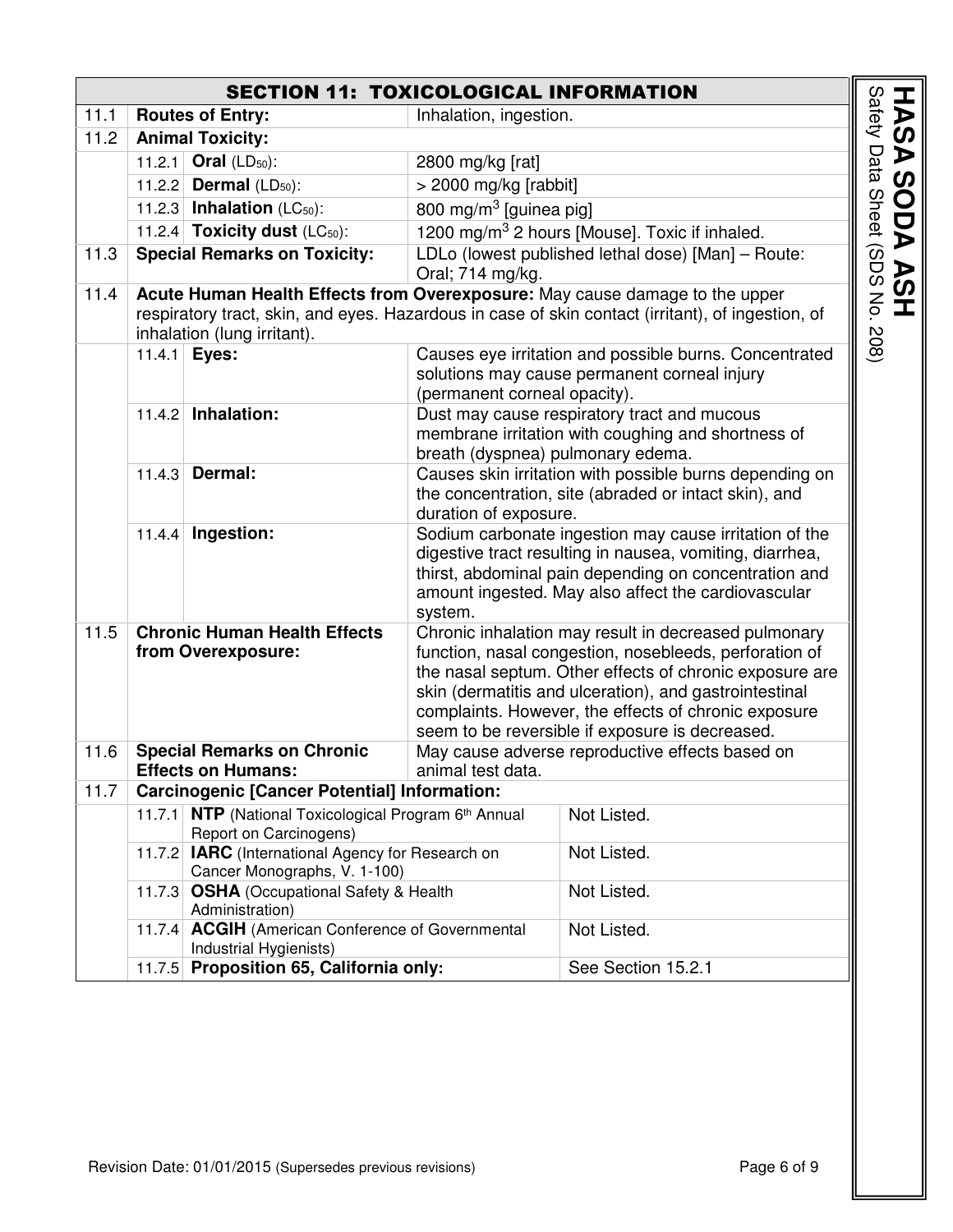#### SECTION 12: ECOLOGICAL INFORMATION

|                                                              | <b>SECTION 12: ECOLOGICAL INFORMATION</b>             |                                                              |                                                                                                                  |                         |  |
|--------------------------------------------------------------|-------------------------------------------------------|--------------------------------------------------------------|------------------------------------------------------------------------------------------------------------------|-------------------------|--|
| 12.1                                                         | <b>Ecotoxicity:</b>                                   |                                                              |                                                                                                                  |                         |  |
|                                                              |                                                       | 12.1.1 Fish:                                                 | LC <sub>50</sub> = 300 mg/L Lepomis macrochirus 96 h<br>LC <sub>50</sub> <310-1220 mg/L Pimephales promelas 96 h | <b>Safety</b><br>Data   |  |
|                                                              | Daphnia and other Aquatic<br>12.1.2<br>Invertebrates: |                                                              | $EC_{50} = 265$ mg/L 48 h                                                                                        | <b>Sheet</b>            |  |
| 12.1.3 Algae:<br>242 mg/L EC <sub>50</sub> 120 h (Nitzschia) |                                                       |                                                              |                                                                                                                  |                         |  |
| 12.2                                                         |                                                       | <b>BOD and COD:</b>                                          | Not available.                                                                                                   | $\widehat{\bm{\omega}}$ |  |
| 12.3                                                         |                                                       | <b>Products of Biodegradation:</b>                           | Biodegradation does not pertain to inorganic<br>substances.                                                      | DS                      |  |
| 12.4                                                         |                                                       | <b>Toxicity of the Products of</b><br><b>Biodegradation:</b> | The products of degradation are less toxic than<br>the product itself.                                           | 중                       |  |
| 12.5                                                         | <b>Mobility:</b>                                      |                                                              | Dissociates into ions.                                                                                           | 208)                    |  |

#### SECTION 13: DISPOSAL CONSIDERATIONS

This material, as supplied, is not a hazardous waste according to Federal regulations (40 CFR 261). This material could become a hazardous waste if it is mixed with or otherwise comes in contact with a hazardous waste, if chemical additions are made to this material, or if the material is processed or otherwise altered. Consult 40 CFR 261 to determine whether the altered material is a hazardous waste. Consult the appropriate state, regional, or local regulations for additional requirements.

| <b>SECTION 14: TRANSPORT INFORMATION</b> |                                                                                                                   |                |  |  |
|------------------------------------------|-------------------------------------------------------------------------------------------------------------------|----------------|--|--|
| 14.1                                     | US D.O.T.                                                                                                         | Not regulated. |  |  |
| 14.2                                     | <b>Canada TDG</b> (Transportation of<br>Dangerous Goods)                                                          | Not regulated. |  |  |
|                                          | 14.3   ICAO (International Civil Aviation<br>Organization):                                                       | Not regulated. |  |  |
| 14.4                                     | <b>IMO</b> (International Maritime Organization)<br><b>IMDG</b> (International Maritime Dangerous<br>Goods) Code: | Not regulated. |  |  |

**HASA**

**SODA ASH** 

 $\blacktriangleright$ 

**ASH**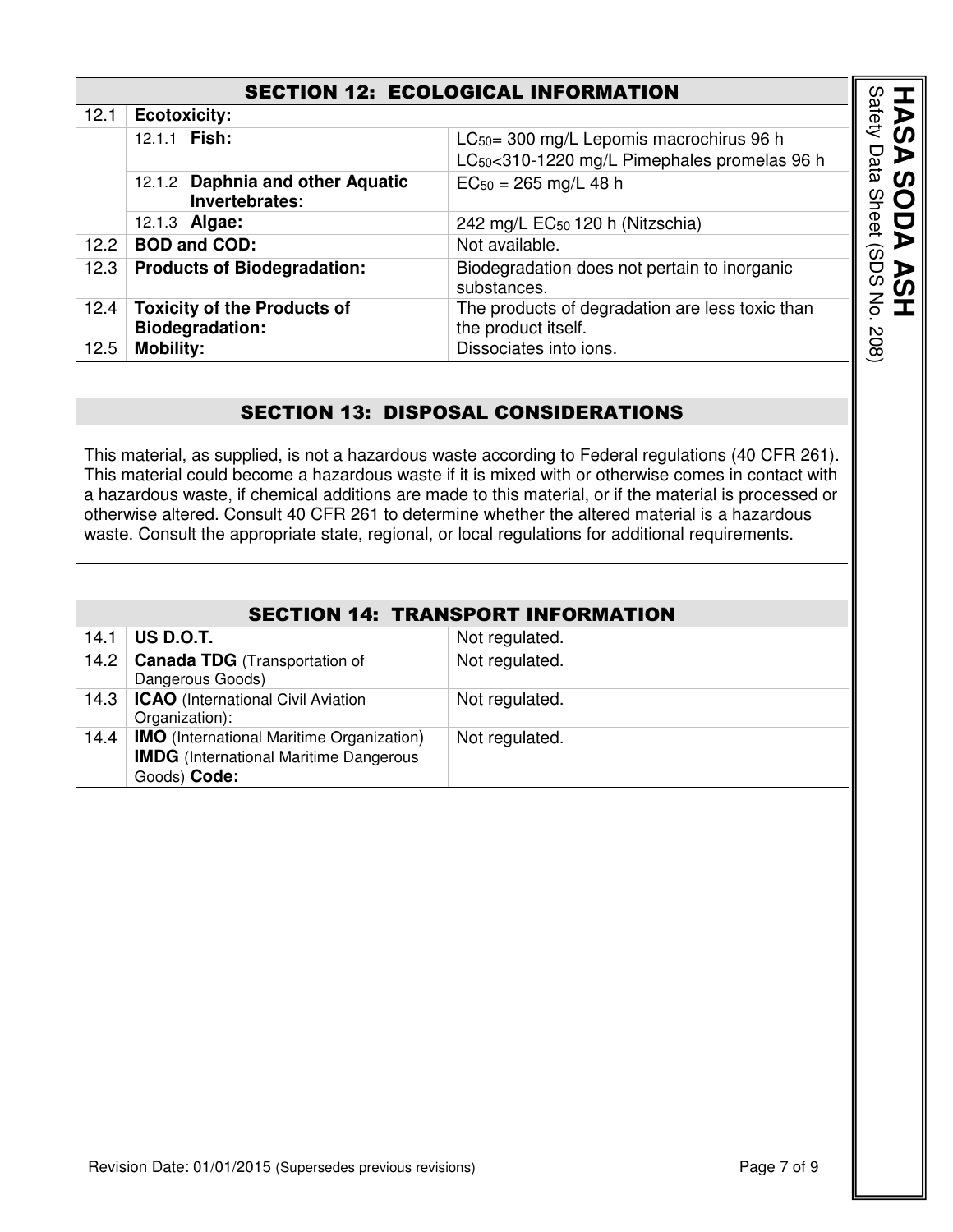### SECTION 15: REGULATORY INFORMATION

| 15.1 | <b>U.S. Regulations:</b>                                                                                                                                                                                                                                                                                                                                                                                                                                                                                                                                                                                                                                                                                                                                                                                                                                                                                                                                                                                                                                                                                                                                                                                                                                                                                                                                                                                                                                                                                                                                                                                                                                                                                                                                                                                                                                                           |                                                                                                 |                                                                  |                                                       |                                                                                         |                                                                                                                                      |  |  |  |
|------|------------------------------------------------------------------------------------------------------------------------------------------------------------------------------------------------------------------------------------------------------------------------------------------------------------------------------------------------------------------------------------------------------------------------------------------------------------------------------------------------------------------------------------------------------------------------------------------------------------------------------------------------------------------------------------------------------------------------------------------------------------------------------------------------------------------------------------------------------------------------------------------------------------------------------------------------------------------------------------------------------------------------------------------------------------------------------------------------------------------------------------------------------------------------------------------------------------------------------------------------------------------------------------------------------------------------------------------------------------------------------------------------------------------------------------------------------------------------------------------------------------------------------------------------------------------------------------------------------------------------------------------------------------------------------------------------------------------------------------------------------------------------------------------------------------------------------------------------------------------------------------|-------------------------------------------------------------------------------------------------|------------------------------------------------------------------|-------------------------------------------------------|-----------------------------------------------------------------------------------------|--------------------------------------------------------------------------------------------------------------------------------------|--|--|--|
|      | 15.1.1                                                                                                                                                                                                                                                                                                                                                                                                                                                                                                                                                                                                                                                                                                                                                                                                                                                                                                                                                                                                                                                                                                                                                                                                                                                                                                                                                                                                                                                                                                                                                                                                                                                                                                                                                                                                                                                                             | <b>OSHA HAZCOM (Hazard Communication)</b>                                                       |                                                                  |                                                       | This product is considered hazardous<br>under the HAZCOM Standard (29 CFR<br>1910.1200) |                                                                                                                                      |  |  |  |
|      | 15.1.2                                                                                                                                                                                                                                                                                                                                                                                                                                                                                                                                                                                                                                                                                                                                                                                                                                                                                                                                                                                                                                                                                                                                                                                                                                                                                                                                                                                                                                                                                                                                                                                                                                                                                                                                                                                                                                                                             | <b>OSHA PSM</b> (Process Safety Management)                                                     |                                                                  | Not regulated under PSM Standard (29<br>CFR 1910.119) |                                                                                         |                                                                                                                                      |  |  |  |
|      | 15.1.3                                                                                                                                                                                                                                                                                                                                                                                                                                                                                                                                                                                                                                                                                                                                                                                                                                                                                                                                                                                                                                                                                                                                                                                                                                                                                                                                                                                                                                                                                                                                                                                                                                                                                                                                                                                                                                                                             | EPA FIFRA (Federal Insecticide, Fungicide<br>and Rodenticide Act)                               |                                                                  |                                                       | Not regulated as a pesticide.                                                           |                                                                                                                                      |  |  |  |
|      | 15.1.4                                                                                                                                                                                                                                                                                                                                                                                                                                                                                                                                                                                                                                                                                                                                                                                                                                                                                                                                                                                                                                                                                                                                                                                                                                                                                                                                                                                                                                                                                                                                                                                                                                                                                                                                                                                                                                                                             | <b>SARA</b> (Superfund Amendments and<br>Reauthorization Act) 311/312                           |                                                                  |                                                       | Acute Health Hazard.                                                                    |                                                                                                                                      |  |  |  |
|      | 15.1.5                                                                                                                                                                                                                                                                                                                                                                                                                                                                                                                                                                                                                                                                                                                                                                                                                                                                                                                                                                                                                                                                                                                                                                                                                                                                                                                                                                                                                                                                                                                                                                                                                                                                                                                                                                                                                                                                             | <b>EPA CERCLA (Comprehensive</b><br>Environmental Response, Compensation, and<br>Liability Act) |                                                                  |                                                       | Not regulated as hazardous substances.<br>$RQ$ – none.                                  |                                                                                                                                      |  |  |  |
|      | 15.1.6                                                                                                                                                                                                                                                                                                                                                                                                                                                                                                                                                                                                                                                                                                                                                                                                                                                                                                                                                                                                                                                                                                                                                                                                                                                                                                                                                                                                                                                                                                                                                                                                                                                                                                                                                                                                                                                                             | <b>EPA TSCA</b> (Toxic Substance Control Act)                                                   |                                                                  |                                                       | Listed on the inventory.                                                                |                                                                                                                                      |  |  |  |
|      | 15.1.7<br><b>EPA RCRA</b> (Resource Conservation and<br>Recovery Act)                                                                                                                                                                                                                                                                                                                                                                                                                                                                                                                                                                                                                                                                                                                                                                                                                                                                                                                                                                                                                                                                                                                                                                                                                                                                                                                                                                                                                                                                                                                                                                                                                                                                                                                                                                                                              |                                                                                                 |                                                                  |                                                       | Not Hazardous waste. See Section 13.                                                    |                                                                                                                                      |  |  |  |
|      | <b>EPA RMP</b> (Risk Management Plan)<br>Not regulated. (40 CFR 68.130)<br>15.1.8                                                                                                                                                                                                                                                                                                                                                                                                                                                                                                                                                                                                                                                                                                                                                                                                                                                                                                                                                                                                                                                                                                                                                                                                                                                                                                                                                                                                                                                                                                                                                                                                                                                                                                                                                                                                  |                                                                                                 |                                                                  |                                                       |                                                                                         |                                                                                                                                      |  |  |  |
| 15.2 |                                                                                                                                                                                                                                                                                                                                                                                                                                                                                                                                                                                                                                                                                                                                                                                                                                                                                                                                                                                                                                                                                                                                                                                                                                                                                                                                                                                                                                                                                                                                                                                                                                                                                                                                                                                                                                                                                    |                                                                                                 | <b>State of California Regulations:</b>                          |                                                       |                                                                                         |                                                                                                                                      |  |  |  |
|      | 15.2.1<br>Prop 65 (Safe Drinking Water and Toxic Enforcement Act of 1986):<br>This product has been evaluated by one of the manufacturers for compliance with California's<br>Proposition 65. Several sodium carbonate samples of various product grades have been<br>evaluated. Results of these tests indicate that exposure to this sodium carbonate product<br>does not pose a significant risk of causing cancer or reproductive toxicity. Even though the<br>manufacturer is confident no significant risk is present in this product, you are notified that the<br>following listed chemicals are contained at a detectable level. This will assist you in evaluating<br>your products and any obligations you may have under the law. The impurities shown below<br>contain the indicated concentrations of chemicals listed by California as a chemical known to<br>cause cancer (A) or reproductive toxicity (B). Also enclosed below are Non Significant Risk<br>Levels (NSRL) for Proposition 65 carcinogens in regulation (Sections 25705 and 25709), in<br>units of micrograms per day (µg/day). These levels provide "safe harbor" for persons subject<br>to the Act, and do not preclude the use of alternative levels that can be demonstrated by their<br>users as being scientifically valid. NSRLs represent the daily intake level calculated to result<br>in a cancer risk of one excess case of cancer in 100,000 individuals exposed over a lifetime.<br><b>Product</b><br><b>Prop. 65</b><br><b>Detectable</b><br>Prop 65<br>Avg.<br><b>Listed</b><br><b>Concentration</b><br><b>Chemical</b><br><b>NSRL</b><br><b>Effect</b><br>Limit (ppm)<br>$(\mu g / day)$<br>(ppm)<br>Chromium (Cr)<br>Sodium<br>0.16<br>0.10<br>0.001<br>A<br>(inhalation)<br>Carbonate<br>Lead (Pb)<br>0.36<br>A&B<br>0.20<br>15 (oral)<br>Nickel refinery<br>0.25<br>0.05<br>0.8 |                                                                                                 |                                                                  |                                                       |                                                                                         | A                                                                                                                                    |  |  |  |
|      | 15.2.2                                                                                                                                                                                                                                                                                                                                                                                                                                                                                                                                                                                                                                                                                                                                                                                                                                                                                                                                                                                                                                                                                                                                                                                                                                                                                                                                                                                                                                                                                                                                                                                                                                                                                                                                                                                                                                                                             | dust (Ni)<br><b>Cal ARP</b> (California Accidental Release<br>Not regulated.                    |                                                                  |                                                       |                                                                                         |                                                                                                                                      |  |  |  |
|      | 15.2.3                                                                                                                                                                                                                                                                                                                                                                                                                                                                                                                                                                                                                                                                                                                                                                                                                                                                                                                                                                                                                                                                                                                                                                                                                                                                                                                                                                                                                                                                                                                                                                                                                                                                                                                                                                                                                                                                             | Prevention):<br>Regulation):                                                                    | <b>CDPR</b> (California Department of Pesticide                  |                                                       |                                                                                         | 10897-50009-AA (California only)                                                                                                     |  |  |  |
| 15.3 |                                                                                                                                                                                                                                                                                                                                                                                                                                                                                                                                                                                                                                                                                                                                                                                                                                                                                                                                                                                                                                                                                                                                                                                                                                                                                                                                                                                                                                                                                                                                                                                                                                                                                                                                                                                                                                                                                    | <b>Canada Regulations:</b>                                                                      |                                                                  |                                                       |                                                                                         |                                                                                                                                      |  |  |  |
|      | 15.3.1                                                                                                                                                                                                                                                                                                                                                                                                                                                                                                                                                                                                                                                                                                                                                                                                                                                                                                                                                                                                                                                                                                                                                                                                                                                                                                                                                                                                                                                                                                                                                                                                                                                                                                                                                                                                                                                                             |                                                                                                 | <b>WHMIS</b> (Workplace Hazardous Materials Information System): |                                                       |                                                                                         |                                                                                                                                      |  |  |  |
|      |                                                                                                                                                                                                                                                                                                                                                                                                                                                                                                                                                                                                                                                                                                                                                                                                                                                                                                                                                                                                                                                                                                                                                                                                                                                                                                                                                                                                                                                                                                                                                                                                                                                                                                                                                                                                                                                                                    | 15.3.1.1<br>15.3.1.2                                                                            | <b>WHMIS Classification:</b>                                     | <b>WHMIS Health Effects Criteria</b>                  |                                                                                         | D2B - Poisonous and infectious material -<br>Other effects - Toxic<br>E - Corrosive material<br>D2B - Eye irritation - toxic - other |  |  |  |
|      |                                                                                                                                                                                                                                                                                                                                                                                                                                                                                                                                                                                                                                                                                                                                                                                                                                                                                                                                                                                                                                                                                                                                                                                                                                                                                                                                                                                                                                                                                                                                                                                                                                                                                                                                                                                                                                                                                    |                                                                                                 | Met by this Chemical:                                            |                                                       |                                                                                         |                                                                                                                                      |  |  |  |
|      | 15.3.2                                                                                                                                                                                                                                                                                                                                                                                                                                                                                                                                                                                                                                                                                                                                                                                                                                                                                                                                                                                                                                                                                                                                                                                                                                                                                                                                                                                                                                                                                                                                                                                                                                                                                                                                                                                                                                                                             |                                                                                                 | <b>DSL</b> (Domestic Substances List):                           |                                                       |                                                                                         | The substance is specified on the DSL.                                                                                               |  |  |  |
| 15.4 | <b>International Inventory:</b>                                                                                                                                                                                                                                                                                                                                                                                                                                                                                                                                                                                                                                                                                                                                                                                                                                                                                                                                                                                                                                                                                                                                                                                                                                                                                                                                                                                                                                                                                                                                                                                                                                                                                                                                                                                                                                                    |                                                                                                 |                                                                  |                                                       |                                                                                         |                                                                                                                                      |  |  |  |

Revision Date: 01/01/2015 (Supersedes previous revisions) Page 8 of 9

**HASA SODA ASH<br>Safety Data Sheet (SDS No. 208) SODA ASH**  Safety Data Sheet (SDS No. 208)